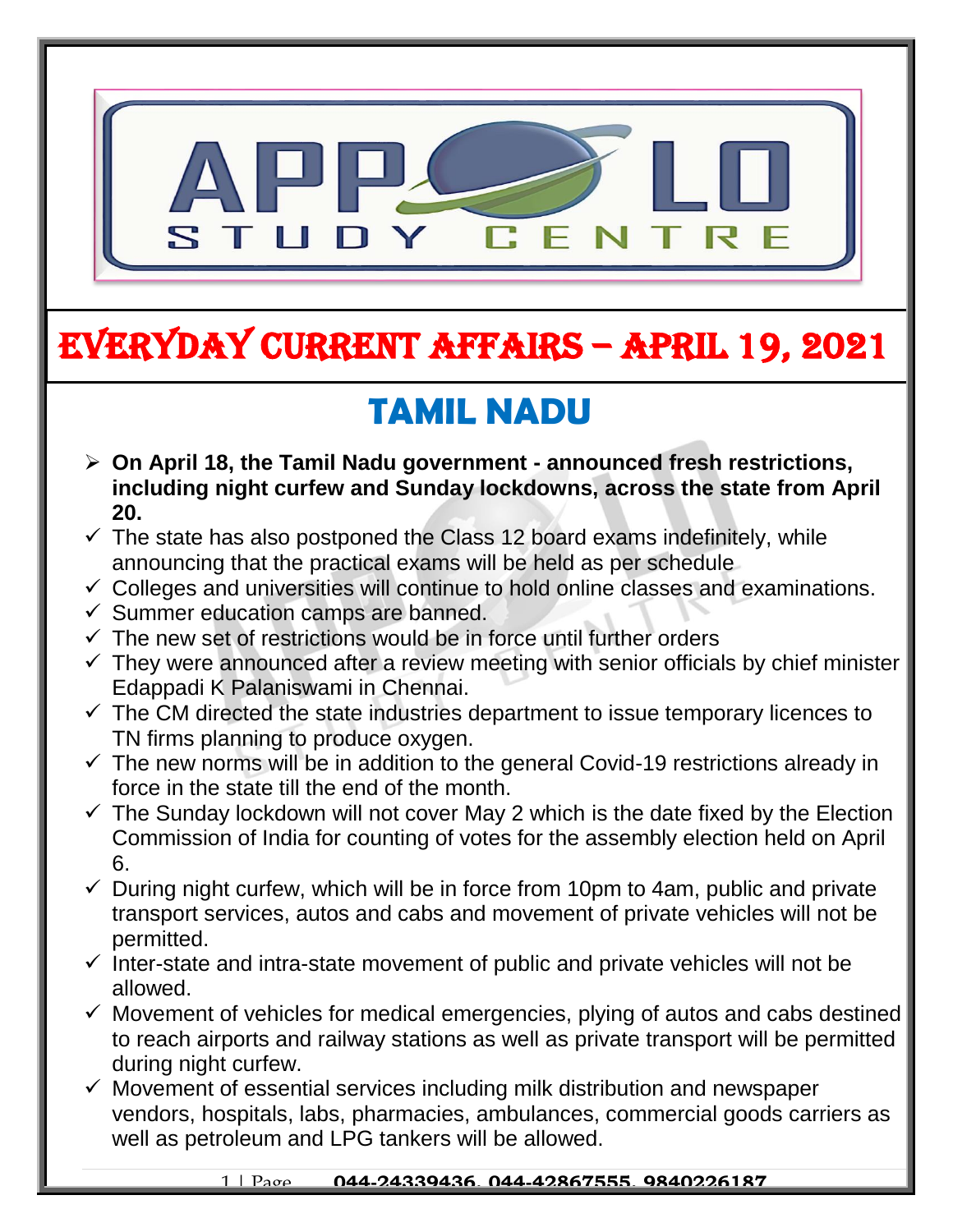- $\checkmark$  Fuel outlets can remain open throughout the night.
- $\checkmark$  Continuous process industries and those manufacturing essential goods will be allowed to function during night curfew.
- $\checkmark$  During the Sunday curfew, meat shops, fish markets, vegetable shops, cinema theatres, malls and all commercial shops will remain closed.
- $\checkmark$  However, all essential services will be available.
- $\checkmark$  On Sundays, restaurants will be permitted to offer only takeaways and food delivery platforms can function between 6am – 10am, 12-3pm and 6-9pm. Movement of other online platforms deliveries will not be permitted on Sundays.



Curfew to cover public, private transport, autos, cabs, pvt vehicles. Inter-state and intra-state movement of vehicles, too, will not be permitted

Exemption for ambulance, emergency vehicles and autos, cabs and private vehicles heading to railways stations and airports, milk, newspapers and petroleum vehicles and LPG tankers.

**Exemption also for media** services and petrol pumps. **Continuous process** industries permitted to operate through night curfew, employees reporting to duty and security guards on night duty can travel, but must carry ID cards

> Public, pvt vehicles must ensure wearing of masks, do temperature checks and must avoid crowding

- $\checkmark$  Weddings, funerals are allowed on Sundays as long as they have a maximum 100 attendees and 50 attendees.
- $\checkmark$  All tourist spots will be out-of-bounds to the public from April 20.
- $\checkmark$  Software and IT companies should ask at least 50% of employees to work from home.
- $\checkmark$  All retail outlets, restaurants can work at 50% capacity up to 9pm.
- $\checkmark$  Temples already permitted to conduct festivals and consecrations can go ahead with maximum of 50 people.
- **A stone inscription dating back to the Thanjavur Nayak era - was recovered in Thanjavur city recently.**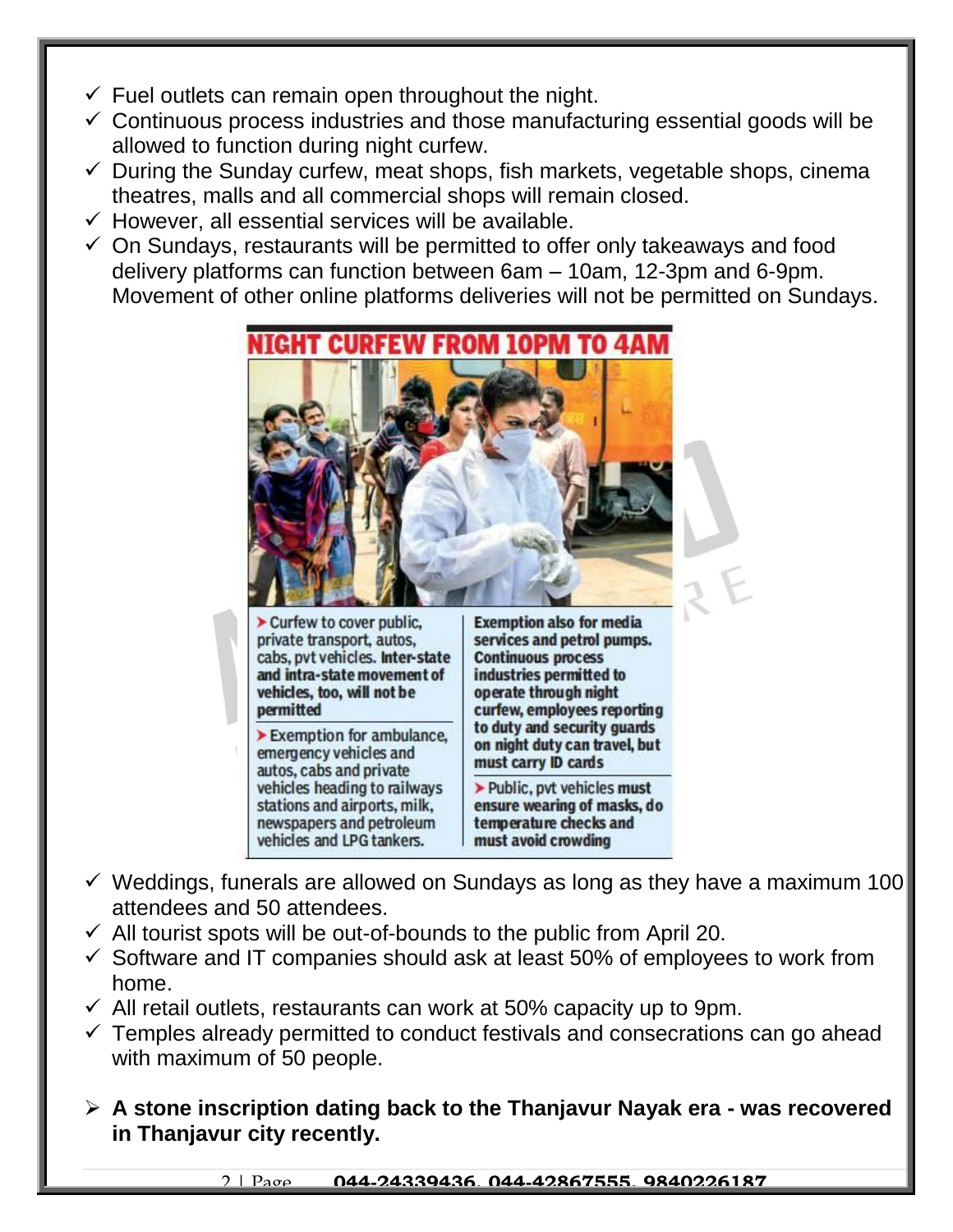$\checkmark$  The inscription scripted in Tamil mentions the donations made towards a temple and warns people not to misuse the properties.



- $\checkmark$  The stone, measuring 3.5ft in height and 1.25ft in width, was inscribed in 15 lines.
- $\checkmark$  The inscription dates back to the 16th century Thanjavur Nayak dynasty who had ruled for 140 years.
- $\checkmark$  The inscription speaks about a Singaperumal temple that was once situated in the present day's Srinivasapuram of Thanjavur city.
- $\checkmark$  However, during Sevvappa Nayakkar regime, the temple was relocated to present day's Vennaru banks in Palliyaagraharam, in the outskirts of Thanjavur.
- $\checkmark$  The inscription also has conch and chakra insignia.
- $\checkmark$  The scripts described properties such as horticultural land and garden donated to the Singaperumal temple.
- $\checkmark$  It also warns that misusing the donated properties by anyone shall amount to a sin committed as equal to the killing of a cow at the banks of river Ganga
- $\checkmark$  The stone inscription retrieved was believed to be misplaced during the temple's relocation during Thanjavur Nayak kingdom and might have been buried over a period of time.

#### **NATIONAL**

- **State run Insurance giant, Life Insurance Corporation - has appointed Paytm to manage its digital payments.**
- $\checkmark$  There are 17 payment platforms that had bid aggressively for LIC's contract
- $\checkmark$  This is the first time Paytm will be handling the digital payments of the insurance major.
- $\checkmark$  LIC has witnessed an upsurge in e-payments following the Covid-19 pandemic.
- $\checkmark$  The PSU insurer collects premiums worth Rs 60,000 crore via digital mode and performs around 8 crore digital transactions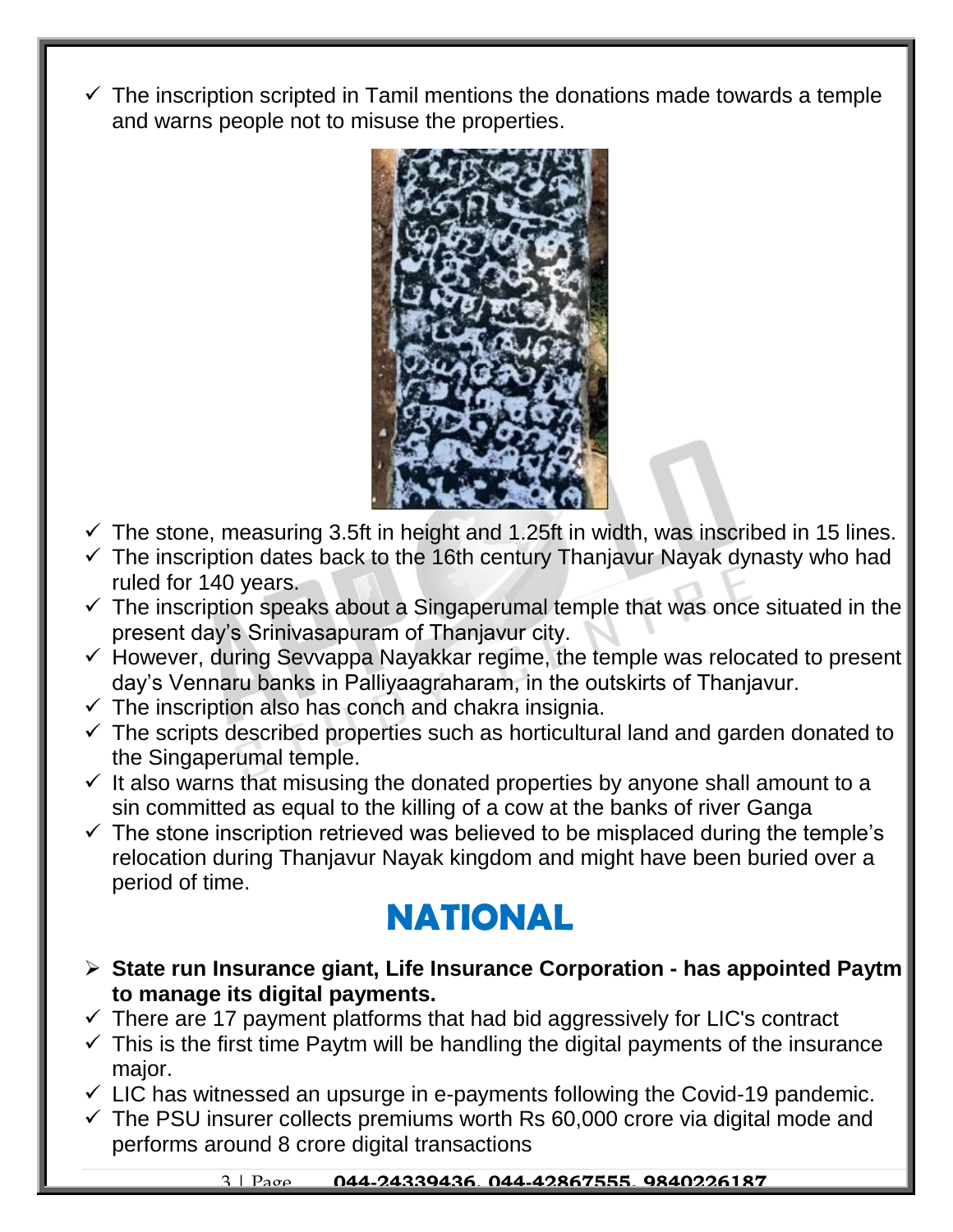- $\checkmark$  The new contract requires a smoother payment process, wider variety of payment options and adding more players (banks, wallets, etc) in payment channels.
- $\checkmark$  LIC had sought an end-to-end solution not just for premium payments but for all type of collections including remittance of collections by insurance agents.
- $\checkmark$  The mandate also involves automation of some processes.
- **The President of India recently promulgated "The Tribunals Reforms (Rationalisation and conditions of Service)" Ordinance, 2021.**
- $\checkmark$  The new Ordinance dissolved appellate authorities under nine acts and transferred their functions to high courts.
- $\checkmark$  The ordinance dissolved appellate tribunals under the following nine acts:
	- $\checkmark$  Cinematograph Act, 1952
	- $\checkmark$  Copyrights Act, 1957
	- $\checkmark$  Trade Marks Act, 1999
	- $\checkmark$  Customs Act, 1962
	- $\checkmark$  Airports Authority of India Act, 1994
	- $\checkmark$  Geographical Indications of Goods (Registration and Protection) Act, 1999
	- $\checkmark$  Control of National Highways (Land and Traffic) Act, 2002
	- $\checkmark$  Protection of Plant Varieties and Farmers Rights Act, 2001
	- $\checkmark$  Patents Act, 1970
- $\checkmark$  Further, the chairperson and members of tribunals will be appointed by the Central Government based on the recommendations made by a Search-cum Select Committee.
- $\checkmark$  The committee will consist of Chief Justice of India, secretaries nominated by the central governments, secretary of the ministry under which the tribunal is constituted and the outgoing chairperson or a retired CJI or a retired Supreme Court judge.
- $\checkmark$  Apart from these nine acts, the Tribunal Reforms Ordinance, 2021 also amended Section 184 of the Finance Act, 2017.
- $\checkmark$  It has added the National Consumer Disputes Redressal Commission within the purview of Finance Act, 2017.
- $\checkmark$  Moreover, it has removed the following bodies from the purview of Finance Act, 2017:
	- $\checkmark$  Airport Appellate Tribunal established under the Airports Authority of India act, 1994
	- $\checkmark$  the Film Certification Appellate Authority established under the Cinematograph Act, 1952
	- $\checkmark$  the Authority of Advanced Ruling established under the Income Tax Act, 1961
	- $\checkmark$  the Appellate Board established under the Trade Marks Act, 1999,
- **The Ministry of Electronics and Information Technology - recently launched three new initiatives - NIXI Academy, IP Guru and NIXI-IP-INDEX**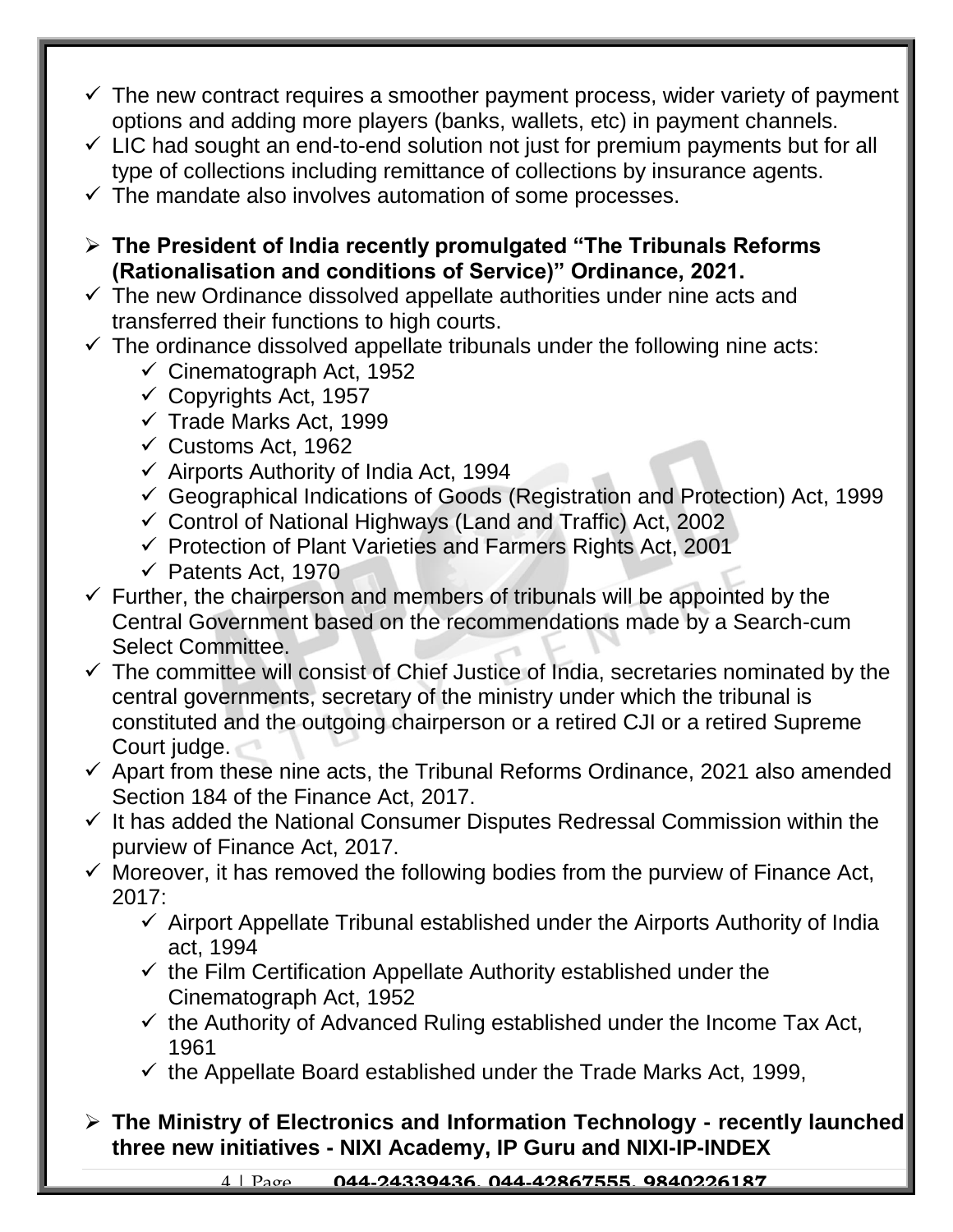- $\checkmark$  National Internet Exchange of India has launched these initiatives to educate technical and non-technical people about the next-generation Internet Protocol standard, IPv6
- $\checkmark$  IP Guru is a group that will extend support to all Indian entities, which are finding it technically challenging to migrate and adopt IPv6.
- $\checkmark$  This expert panel will guide all such Indian entities and help in increasing IPv6 adoption
- $\checkmark$  The group comprised of members from government and private organisations
- $\checkmark$  NIXI Academy has been created to educate technical and non-technical people in India about technologies like IPv6 for better management of internet resources in the country.
- $\checkmark$  It comprises an IPv6 training portal developed with the help of technical experts to provide mass training to the community.
- $\checkmark$  NIXI-IP-INDEX portal has been launched to showcase the IPv6 adoption rate in India and to compare it across the world
- $\checkmark$  The portal is aimed at motivating organisations to adopt IPv6
- $\checkmark$  Regarding IPv6, IP stands for Internet Protocol, which sets rules on data delivery over the public network.
- $\checkmark$  Version 6 is the most recent version of IP.
- $\checkmark$  The NIXI is a Non-Profit Organisation that was established in 2003 under Section 8 of Companies Act, 2013.
- $\checkmark$  It promotes Internet technologies and enables exchange of internet traffic within India, among other activities.

#### **INTERNATIONAL**

- **Israel – has announced to lift the 'outdoor mask' rule, following its recent success in tackling the Covid-19 pandemic**
- $\checkmark$  The country has allowed the full reopening of schools for the first time since
- $\checkmark$  Israel has been taking rapid steps back to normalcy following its world-leading vaccination campaign and reducing infection rates.
- $\checkmark$  About 56% of the Israeli population has been fully vaccinated
- $\checkmark$  The people are urged to continue carrying masks with them for entry into indoor public spaces, where they are still required.
- $\checkmark$  As part of the transition, Israel has introduced a "green pass" system allowing people who are vaccinated or recovered to dine indoors in restaurants, stay in hotels and attend large cultural, sports and religious gatherings.
- $\checkmark$  However, last week, Israel identified a new virus variant with a double mutation, B.1.617, which was first detected in India
- $\checkmark$  Israel is working to prevent any further entry of the variant
- $\checkmark$  The daily new coronavirus infections in Israel have fallen from a peak of 10,000 in January to around 100 in recent days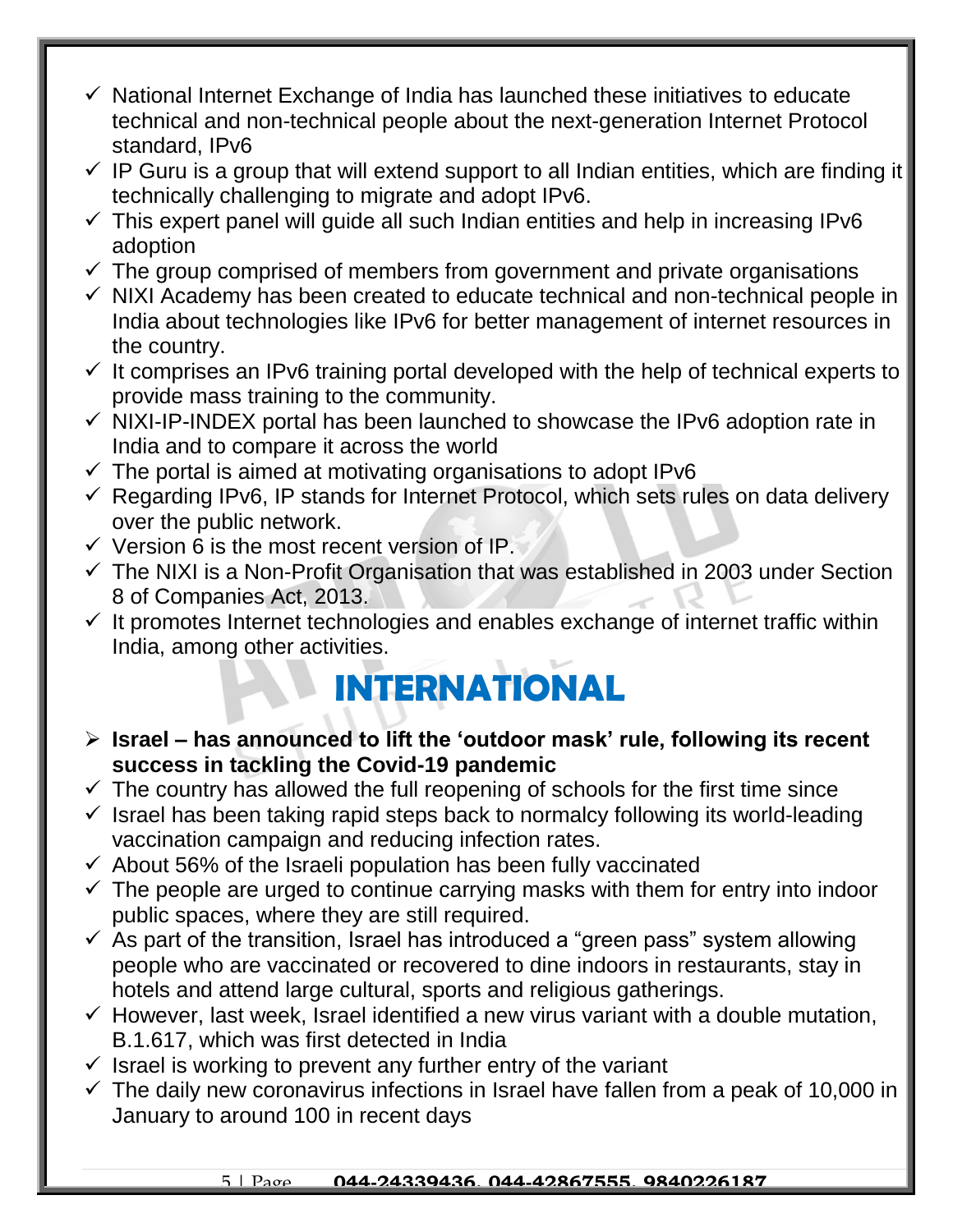## **COMMITTES**

- **The National Green Tribunal (NGT) - has directed the Centre to constitute an eight-member national task force to monitor remedial steps to improve the status of air quality in 124 nonattainment cities (NACs) across the country.**
- $\checkmark$  The national task force (NTF) will also monitor enforcement of air quality standards in other identified air polluted areas, beyond NACs, where air quality is poor.
- $\checkmark$  The 124 NACs are those which did not meet the national ambient air quality standards during 2014-19.
- $\checkmark$  The tribunal also asked the NTF to see whether a 'National Air Quality Atlas' may be created by classifying cities or districts in terms of air quality in different categories such as 'red', 'orange' and 'green' for taking prioritised pollution abatement measures.
- $\checkmark$  This verdict was proclaimed by a bench headed by NGT chairperson Justice Adarsh Kumar Goel in its order on April 8.
- $\checkmark$  Recently, the Centre has proposed a commission on air quality management (CAQM) through an ordinance in tackling the pollution problem in Delhi-NCR and adjoining areas.

### **SCIENCE, TECHNOLOGY & ENVIRONMENT**

#### **Russia – plans to send three missions to the Moon in the next four years**

- $\checkmark$  As per Russian authorities, it will launch Luna-25 this year, Luna-26 in 2024 and Luna-27 in 2025
- $\checkmark$  The Russian space agency, The Roscosmos is to launch Luna 25 by October 2021 to reach Moon's south pole
- $\checkmark$  The Luna 25 mission may be the first Russian moon landing since Luna 24, the country's third lunar sample return mission, launched in 1976
- $\checkmark$  The Luna 25 Mission, which aims to prove the landing technology, will carry a lander.
- $\checkmark$  Lunar-A was the proposed orbiter of Luna 25 mission.
- $\checkmark$  It will carry 30 kg of scientific instruments including a robotic arm and drilling hardware to collect soil samples.
- $\checkmark$  It will study the exosphere around the south pole of the moon, where no spacecraft has reached till date.
- $\checkmark$  The project is financed by Roscosmos.
- $\checkmark$  The European Space Agency has been developing a package called PROSPECT for Luna 25.
- $\checkmark$  It is to be used for lunar drilling and sample analysis.
- $\checkmark$  PROSPECT refers 'Package for Resource Observation and in-Situ Prospecting for Exploration'.
- $\checkmark$  The first Luna mission was launched in 1970.